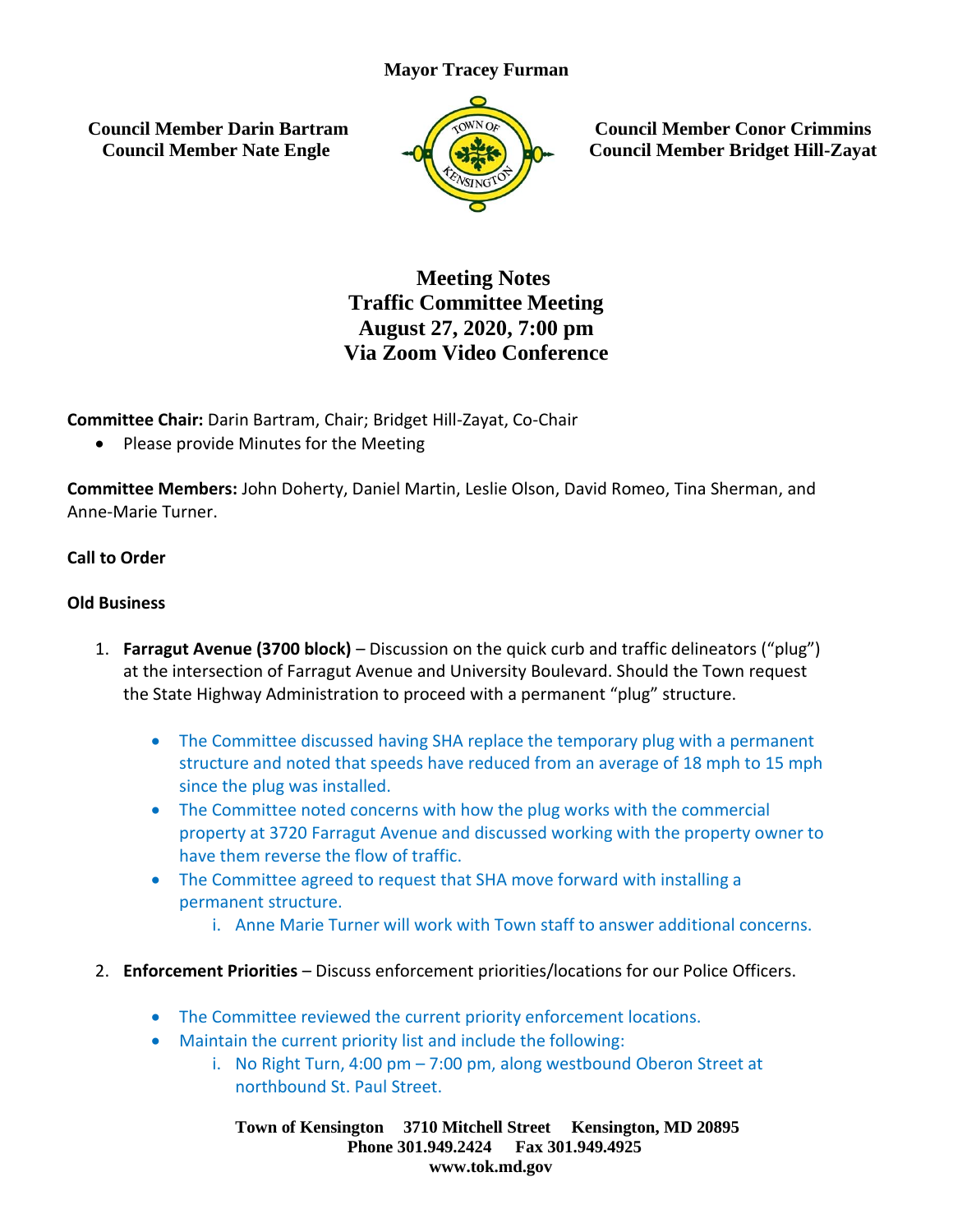- ii. No Left Turn, 4:00 pm 7:00 pm, along southbound Kensington Parkway at eastbound Kent Street.
- iii. Focus on the westside 'No Thru Traffic' restrictions when two (2) officers are available.
- 3. **Kent Street and Frederick Avenue Turn Restrictions** Review the proposed petition to remove the 'No Left Turn' signs at Kensington Parkway at Kent Street; Frederick Avenue at Kent Street; and Frederick Avenue at Wake Drive.
	- The Committee discussed the proposed petition and agreed to allow the petitioner to circulate the petition electronically due to COVID-19 restrictions.
		- i. The Committee also requested that the email used for each property address be included on the petition.

## **New Business**

- 1. **3900 block Plyers Mill Road** Remove the westbound Stop sign along the 3900 block of Plyers Mill Road at Summit Avenue at the request of the Montgomery County Department of Transportation (MCDOT).
	- The Committee discussed the request by MCDOT to remove the westbound Stop sign along the 3900 block of Plyers Mill Road at Summit Avenue.
	- The Committee recommended the proposal by Andrew Arai, KenGar resident, to leave the existing traffic control signs and add the following:
		- i. Westbound Plyers Mill
			- 1. Add a curved line to direct traffic to the righthand lane of the bridge.
			- 2. Add a crosswalk.
			- 3. Repaint the stop bar perpendicular to the side of the road.
		- ii. Northbound Summit
			- 1. Add a flashing Stop sign.
			- 2. Paint a stop bar closer to Plyers Mill.
			- 3. Add a dividing line to clarify two-way traffic along the Summit Avenue bridge.
	- Town staff will place the recommended proposal on the September 14 Council Agenda.
- 2. **3400 block Oberon Street** Review request by residents of the 3400 block of Oberon Street to install a barricade at Kensington Parkway to prohibit vehicle traffic.
	- The Committee heard a request by residents of the 3400 block of Oberon Street to install a barricade.
	- The Committee asked the Town staff to draft a petition for the request, to include all properties east of St. Paul Street between Plyers Mill Road and Metropolitan Avenue.
	- Town staff will have a formal traffic study done by the Town's Traffic Engineer to gather data on number of vehicles and speeds.

**Town of Kensington 3710 Mitchell Street Kensington, MD 20895 Phone 301.949.2424 Fax 301.949.4925 www.tok.md.gov**